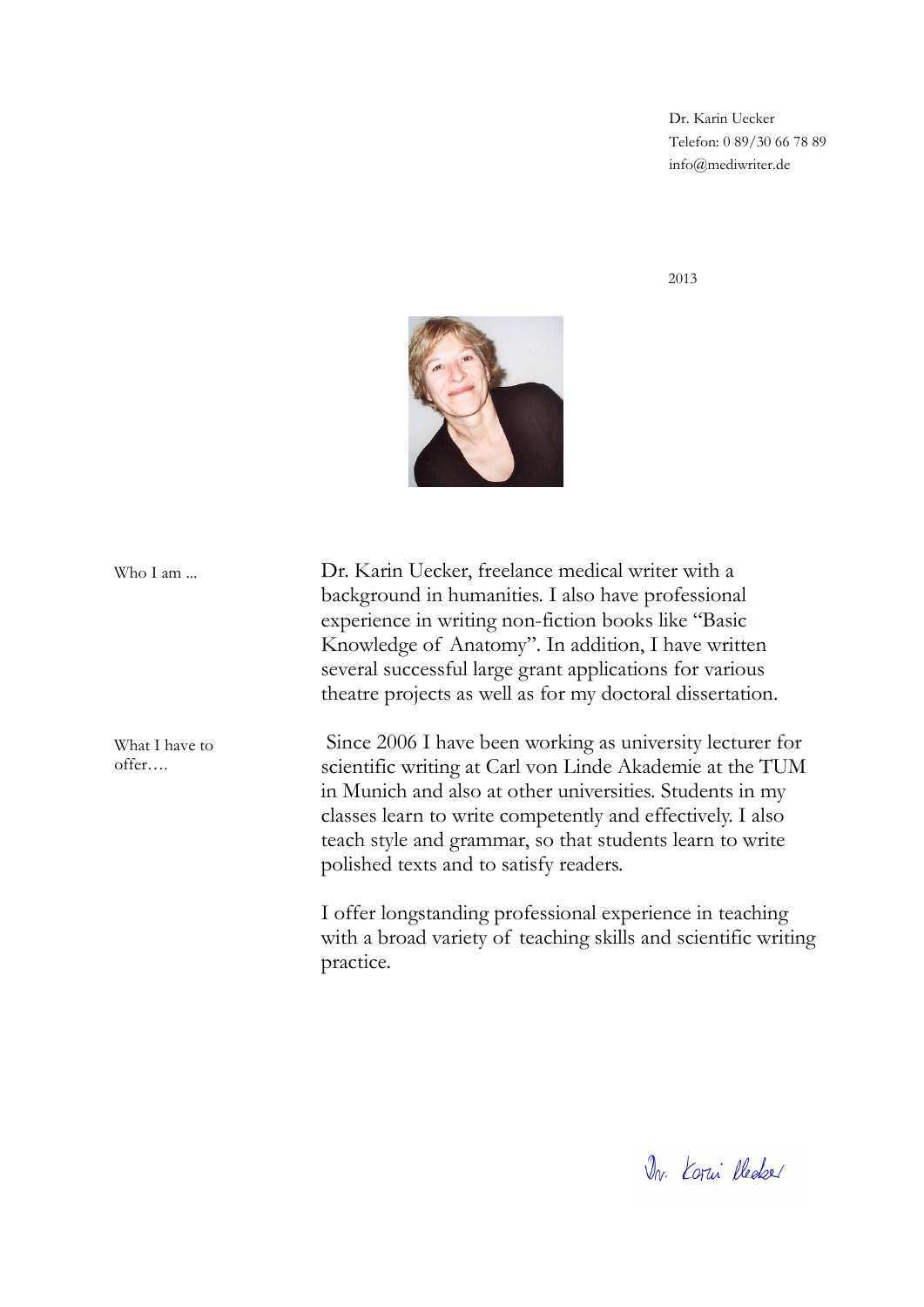### Title: Publishing in Science

### Description

Science is facts; just as houses are made of stone, so is science made of facts; but a pile of stones is not a house, and a collection of facts is not necessarily science. (Jules Henri Poincaré, 1854-1912). How much truth there is in this proverb you will experience when you try to write an article in purpose of publishing in a peer reviewed journal. This course will support you from your idea to the first draft of a publishable article. We will go through the assignment of writing a manuscript step by step, so at the end of the course you will have finished your first draft of your article.

### Objective

This course is aimed at medical practitioners who want to publish the results of their studies. We will do research on how to find a suitable journal for your paper subject, explore the structure of a scientific paper, explain different referencing styles and practice writing tasks like writing an abstract, presenting table and figures, and using proper academic language. The course deals with a broad range of different topics within the submission process like 8 reasons why to accept an article for publishing or the peer review process.

The course can be held ether in English or in German.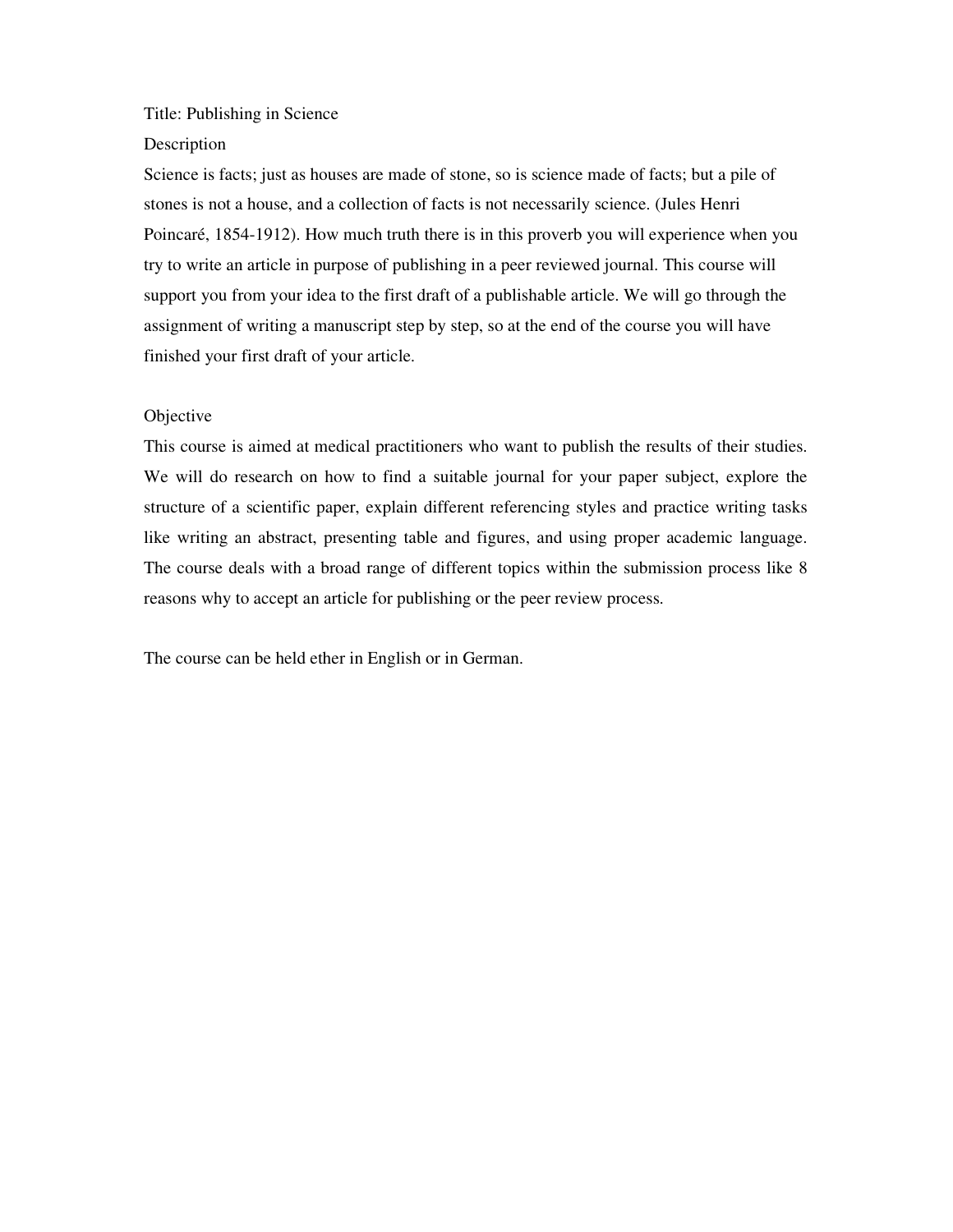Course: Publishing in Science (2 x 1,5 Days)

### General Information

The course contents lectures and exercises for writing

## **First meeting**

| Time Schedule      | Topic                                 | Lectures                               | Exercises                                  |
|--------------------|---------------------------------------|----------------------------------------|--------------------------------------------|
| 1. Day             |                                       |                                        |                                            |
| Lektion 1,2        | How to find a journal for publishing? | - Scope and aims of specific journals  | Defining research field and subject of the |
|                    |                                       | - 8 reasons for accepting a scientific | intended paper                             |
| 8-9.30 Uhr         |                                       | paper                                  |                                            |
|                    |                                       | - Impact factor                        |                                            |
| Lektion            | Structure of a scientific paper       | - Structure of IMRaD                   | Writing an introduction with peer feed     |
| 3,4                |                                       | - How to write a paragraph (Tell a     | back                                       |
|                    |                                       | story!)                                |                                            |
| $9.45 - 11.15$ Uhr |                                       |                                        |                                            |
|                    |                                       |                                        |                                            |
|                    |                                       |                                        |                                            |
| Lektion 5,6        | Using proper academic language        | - Active voice                         | Writing a short conclusion based on the    |
|                    |                                       | - Avoiding filler words                | results                                    |
| 11.30-13 Uhr       |                                       | - Present tense                        | - Compare with the introduction            |
|                    |                                       | - Defined terms                        |                                            |
|                    |                                       | - Personal and impersonal stlye        |                                            |
|                    |                                       |                                        |                                            |
| $13 - 14$ Uhr      |                                       |                                        |                                            |
| Lunch break        |                                       |                                        |                                            |
| $14 - 15.30$ Uhr   | Presenting results and methods        | - Organizing data, tables and figures  | Writing exercises for the method part      |
|                    |                                       |                                        |                                            |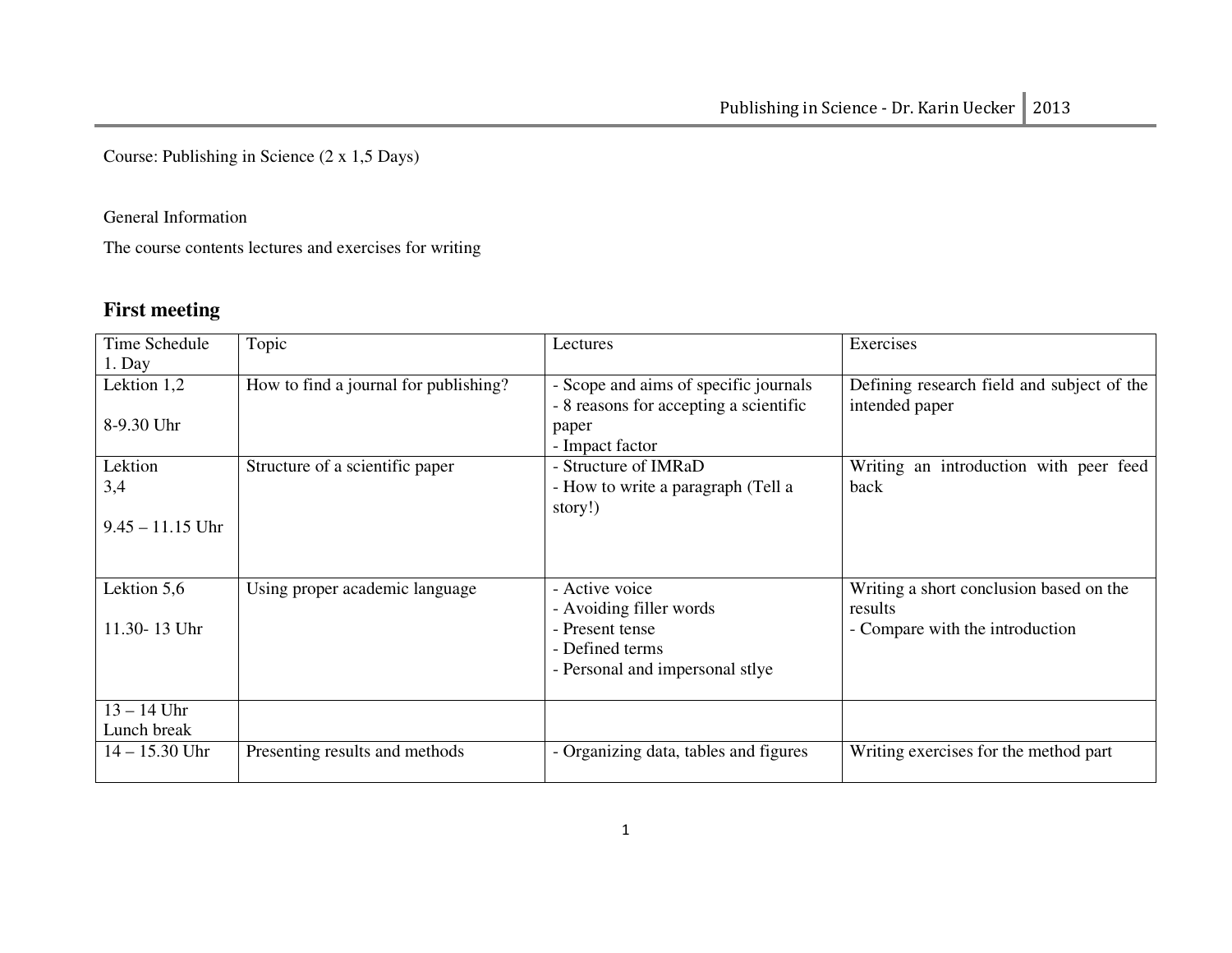| Time Schedule      | Topic                             | Lectures                               | Exercises                                                                               |
|--------------------|-----------------------------------|----------------------------------------|-----------------------------------------------------------------------------------------|
| 2. Day             |                                   |                                        |                                                                                         |
| $8 - 9.30$ Uhr     | First draft                       | - How to write an outline              | Putting together the already written parts<br>for a first draft and writing a paragraph |
|                    |                                   |                                        | for the result part.                                                                    |
|                    |                                   |                                        |                                                                                         |
| $9.45 - 11.15$ Uhr | Choosing a journal for publishing | - How to find a journal,               | Question and answer session                                                             |
|                    |                                   | - Research in detail                   |                                                                                         |
|                    |                                   | - Choosing a journal                   |                                                                                         |
|                    |                                   | - Assignment for next session:         |                                                                                         |
|                    |                                   | Writing an article for publishing as a |                                                                                         |
|                    |                                   | first draft                            |                                                                                         |

## **Second meeting**

| Time Schedule      | Topic              | Lectures                               | Exercises                                   |
|--------------------|--------------------|----------------------------------------|---------------------------------------------|
| $1.$ Day           |                    |                                        |                                             |
| Lektion 1,2        | Reference style    | - Introduction of the main referencing | Style":<br>Work<br>"referencing"<br>sheets  |
|                    |                    | styles (Harvard, APA)                  | Identifying a certain style and finding the |
| 8-9.30 Uhr         |                    |                                        | mistakes                                    |
| Lektion            | Tables and Figures | - How to present table and figures     | Legend entry of a graph or a table, using   |
| 3,4                |                    |                                        | word diagram functions                      |
|                    |                    |                                        |                                             |
| $9.45 - 11.15$ Uhr |                    |                                        |                                             |
| Lektion 5,6        | <b>Abstracts</b>   | - How to write an abstract             | Writing exercise: abstract                  |
|                    |                    |                                        |                                             |
| 11.30-13 Uhr       |                    |                                        |                                             |
| $13 - 14$ Uhr      |                    |                                        |                                             |
| Lunch break        |                    |                                        |                                             |
|                    |                    |                                        |                                             |